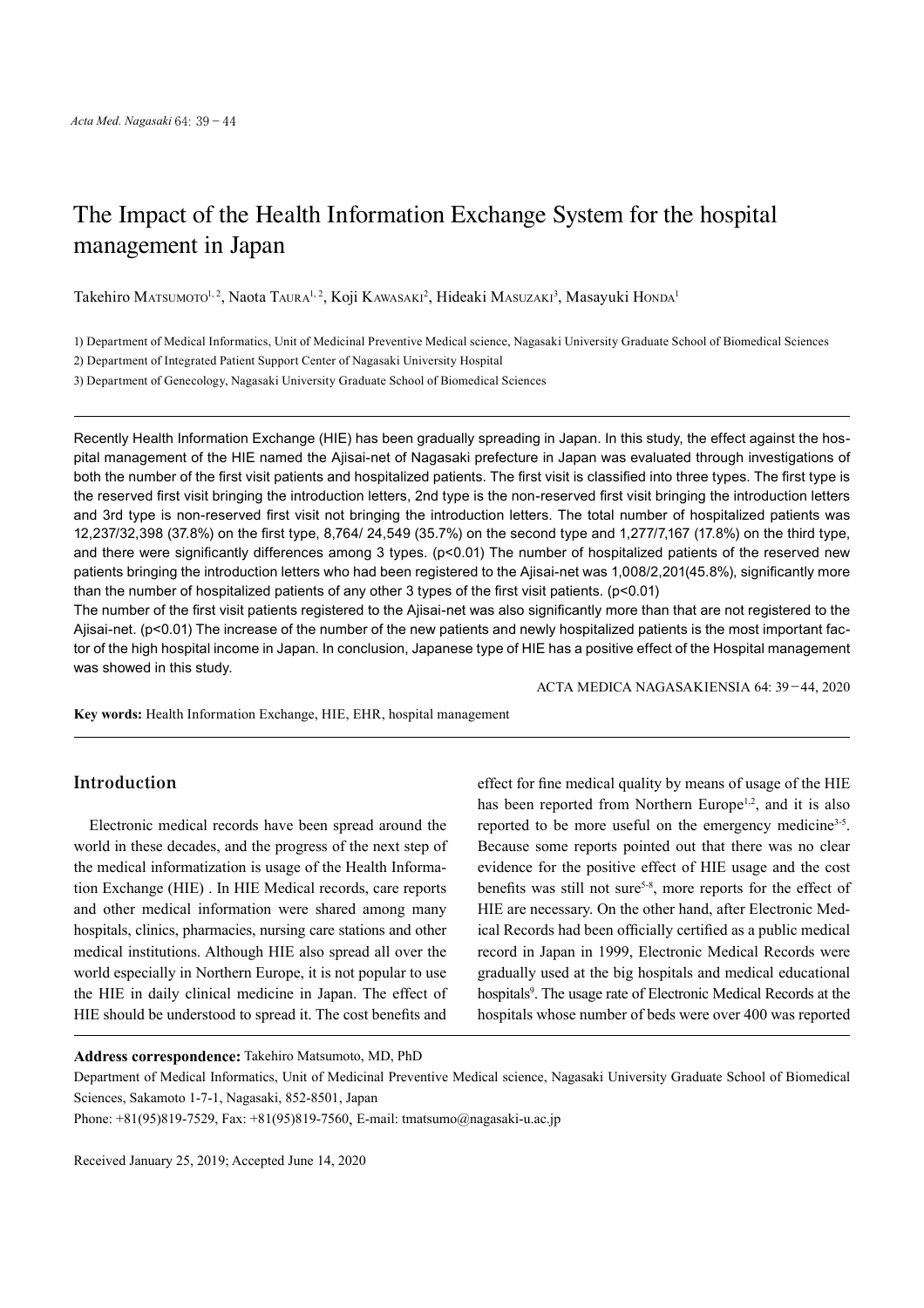as 76.3% in Japan in 2017 <sup>10</sup> , then HIE in Japan has constructed since 2000. On the HIE of Europe and the United States, medical information of each hospital is generally collected and used in the data center of their HIE, but on HIE medical information is not generally collected in Japan. The medical information is temporarily collected from each hospital through gateway server which is set within each hospital, because large storage server in the data center is not necessary on this system. Its feature is we can reduce both the initial costs and running costs. These Japanese type of HIE were few reported now. Nagasaki University Hospital belongs to the Ajisai-net in Nagasaki Prefecture. The Ajisai-net is one of the most famous and wide area HIE in Japan<sup>11,12</sup>. In this study, Japanese type of HIE in Nagasaki prefecture was valued for the effect for the hospital management through the increase of the number of the first visits patients and hospitalized patients.

## **Materials and methods**

#### *Our HIE*

The HIE in Japan has spread since about 2000. The HIE of Nagasaki Prefecture named ʻthe Ajisai-net' was established at the Omura city which was populated about 90,000 people and located the east of Nagasaki Prefecture in November of 200413 . Only 2 public hospitals are in Omura city. The Electronic Medical Records of the National Hospital Organization Nagasaki Medical Center, one of these hospitals were shared among 31 clinics of Omura city via Virtual Private Network (VPN). After many clinics, hospitals, pharmacies and other medical institutions has gradually joined since 2004, the Ajisai-net has been used at all area of Nagasaki prefecture and developed to be one of the largest HIE network in Japan. The Electronic Medical Records of the 37 major hospitals of their local area are able to share among 380 medical institutions though the Ajisai-net. The Electronic Medical Records is only shared, when doctor or medical staff explained and got patient's consent to register to the Ajisai-net. All the subscribing medical institutions have hardware VPN devices, and are connected to a domestic network management center via IP-VPN or Internet VPN with IPsec + IKE protocol. The network management center is also connected to other data centers via the IP-VPN, and one of the connected data centers is a medical information relay center. When the medical records are queried to relay center under patient's consent, the medical information relay center requests these medical records from the appropriate gateway server, then the gateway server requests these medical records from their Electronic

Medical Record server. Then the web application of medical information relay center temporarily displays medical records collected from several hospitals in time series. For mobile access only Apple Computer's iPad is allowed via software VPN. The total number of patient consent and sharing is about 100,000 in January 2019, about 1,000 a month has increased. Nagasaki University Hospital joined the Ajisainet in April 2009, and the total number of patient's consent and sharing is about 10,000. The staff of medical institutions can use the Ajisai-net through internet browsers on the computers in their clinics, hospitals and other institutions or iPad after registration as a paid member. The total paid member is about 1,400 in January 2019.

# **Methods**

The number of first visit patients to Nagasaki University Hospital and hospitalized patients were investigated for 5 years from January 2013 to December 2017. Emergency visit patients and Dental visit patients were excluded in this study. There are 3 types of the first visit patients to Nagasaki University Hospital. First type is a reserved visit in advance bringing introduction letters from other hospitals or clinics. The patient's waiting time get shorter and a medical consultation failure because of the wrong specialty selections is only a few, because all the preparations and procedures for first visits is finished before their visits because of reservation in advance. Second type is not reserved visit bringing introduction letters. The third type is not reserved visit and not bringing introduction letters. Japanese Government is facilitating to reduce this third type visit, because there are not a few patients who had mild illness like a common cold in this type, and increase of these patient's visits have been much burden of medical staff. The number of hospitalized patients was compared among these 3 types. These data were extracted from the First Visit Management System of Nagasaki University Hospital. The number of the first visit patients and hospitalized patients who had registered to the Ajisai-net was also investigated for the evaluation of effect of the Ajisai-net for the hospital management. The number of the registered patients to the Ajisai-net of our hospital was investigated on the Ajisai-net Management Data Base of our hospital. Then we regarded it as the 'effective use' when the introducing doctor or the other staff of his clinics had registered to the Ajisai-net, but we regarded it as the ʻsimple use' whenever another doctor or staff at another clinics registered to the Ajisai-net. Next after we extracted the patients who had been introduced from clinics located in Nagasaki City,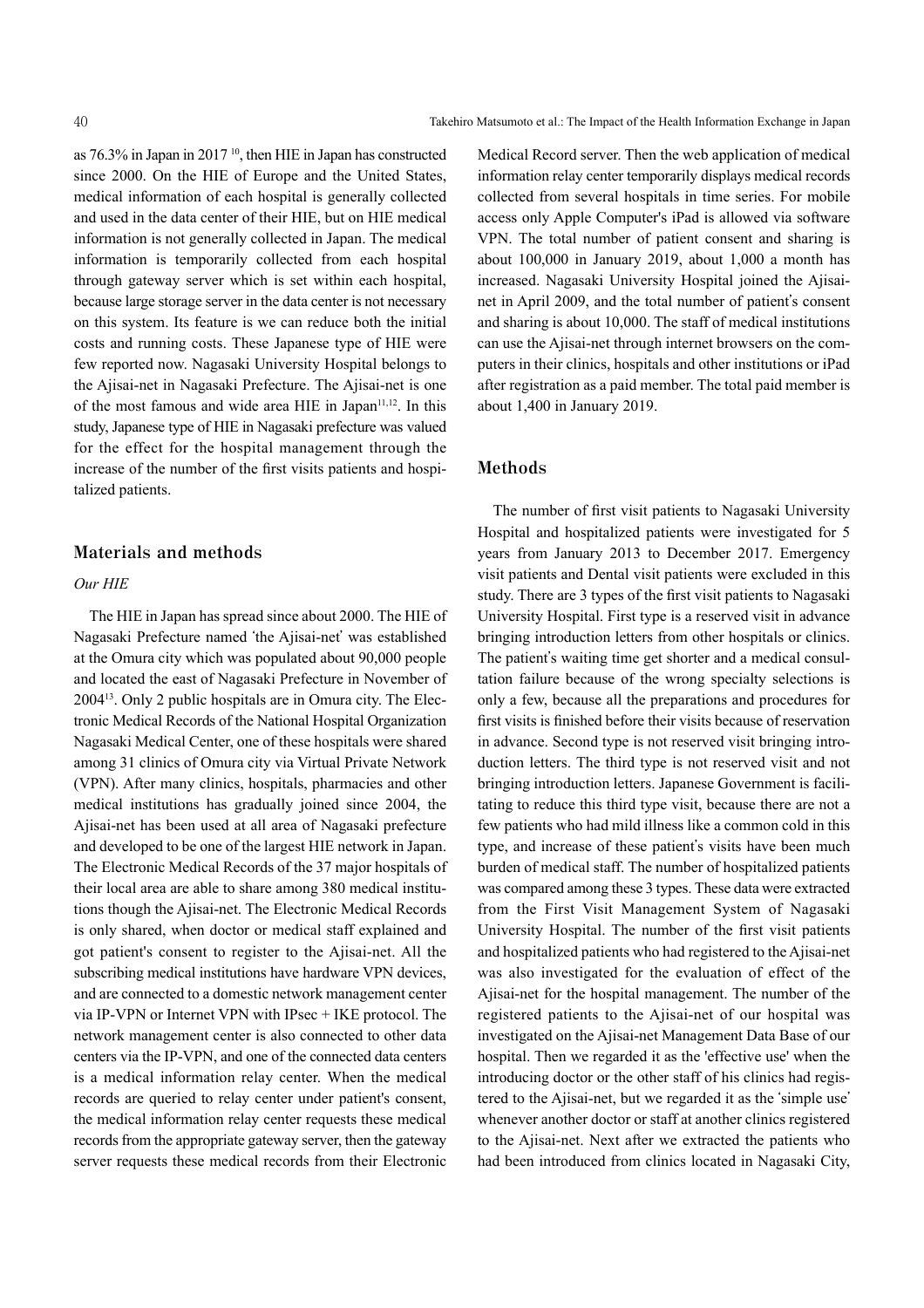we compared the number of the introduced first visit patients between the member of the Ajisai-net and the nonmember. (The member of the Ajisai-net means the doctor who is able to use the Ajisai-net.) For statistical analysis chi-square test was used.

### **Results**

#### *The evaluation of the number of first visit patients and hospitalized patients among 3 first visit types*

The total number of first visit patients to Nagasaki University Hospital from January 2013 to December 2017 was 64,114, of which 22,278 were hospitalized. (hospitalization rate 34.7%) (Table 1) Although both the number of the first visit patients and hospitalized patients has increased every year except 2014, the hospitalization rate increased every year. And comparing among the three types, on the first type (reserved visit in advance bringing introduction letters from other hospitals or clinics) both the number of the first visit patients and hospitalized patients had also increased every year except 2015. On the second type (not reserved visit bringing introduction letters from other hospitals or clinics) the number of the first visit patients had decreased in 2014, 2016 and 2017, and the number of hospitalized patients had also decreased in 2014 and 2016. The result of the third type (not reserved visit not bringing introduction letters from other hospitals or clinics) was the same results as the second type. The total number of the first visit patients for 5 years had been 32,398 on the first type, 24,549 on the second type and 7,167 on the third type, and the total number of hospitalized patients is 12,237 (37.8%), 8,764 (35.7%) and 1,277 (17.8%). There was a statistically significant differences between the number of hospitalized patients of the first type and the second type,  $(p<0.01)$  the second type and third type  $(p<0.01)$  and first type and third type  $(p<0.01)$  by mean of chi-square test.

# *The effect of the number of the first visit patients and hospitalized patients after first visit who had been registered to the Ajisai-net*

The total number of the hospitalized patients in 5 years after first visit who had been registered to the Ajisai-net was showed and compared against all the first visit patients on the Table 2. The 4th column of the Table 2 is the same data of the last column of the Table 1. On the ʻsimple use' of the Ajisai-net, in which the different doctor or staff from introducing the medical institutions registered to the Ajisai-net, the number of the reserved first visit patients bringing introduction letters who was registered to the Ajisai-net was 2,201, and the hospitalized patients after their first visit were 1,008. (hospitalization rate 45.8%) On the ʻeffective use' of the Ajisai-net in which the doctor or staff of the introducing medical institutions registered to the Ajisai-net, the number of the reserved first visit patients bringing introduction letters who was registered to the Ajisai-net was 1,101, and the hospitalized patients were 440. (hospitalization rate 40.0%) There was significant difference on the number of hospitalized patients of both the ʻsimple use' and the ʻeffective use' against all the reserved first visits with introduction letters.  $(p<0.01)$ The number of the not reserved first visit patients bringing introduction letters who was registered to the Ajisai-net was 1,050 on the ʻsimple use', and the hospitalized patients after their first visit were 473. (hospitalization rate 45.0%) And the number of the not reserved first visit patients bringing introduction letters on the on the 'effective use' was 414, and the hospitalized patients after their first visits were 184. (hospitalization rate 44.4%) There was also significant difference on the number of hospitalizations of both the ʻsimple use' and the ʻeffective use' against all the reserved first visit bringing the introduction letters.  $(p<0.01)$  On the first visits not bringing the introduction letters, the number of the first visits of the ʻsimple use' of the Ajisai-net was 143, and the number of the hospitalized patients after their first visits was 56. The number of hospitalized patients of the ʻsimple use' of the Ajisai-net was significantly more than the number of all the first visit bringing the introduction letters.  $(p<0.01)$ 

# *The evaluation of the number of the introduced patients from clinics located in Nagasaki City who had been the member of the Ajisai-net or nonmember*

The total number of the introduced patients from the clinics located in Nagasaki City was 24,404 from 2013 to 2017. Although these patients had been introduced from the 501 clinics, the number of the introduced patients per one clinic was 48.7. And the total number of the introduced patients from these clinics who had been not members of the Ajisainet was 18,330 in these 5years, and the total number of the clinics and the introduced patients per one clinic was 415 and 44.2. And the total number of the introduced patients from these clinics who had been member of the Ajisai-net was 6,074 in these 5years, and the total number of the clinics and the introduced patients per one clinic was 86 and 70.6. There was significantly difference on the number of intro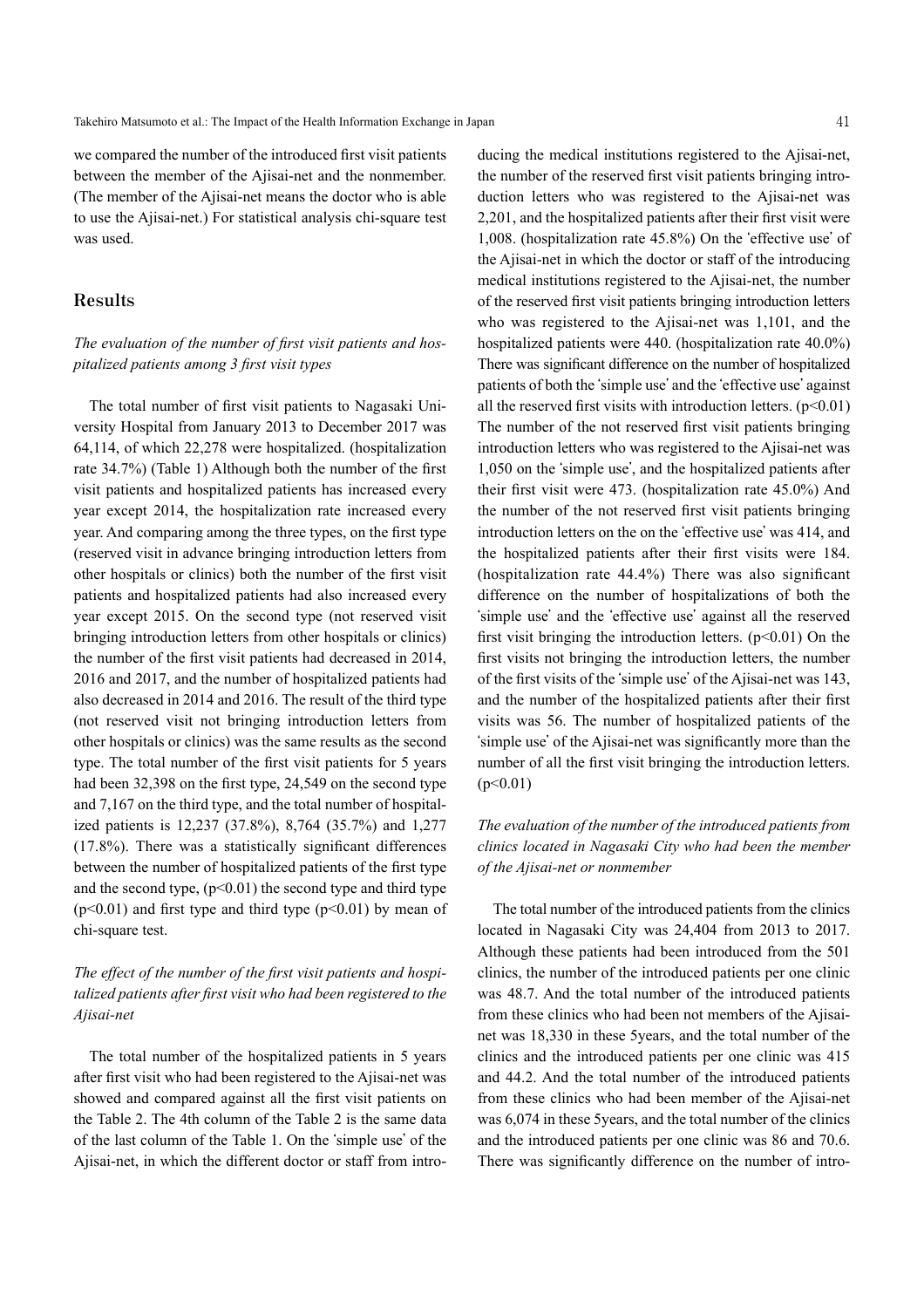duced patients per clinics between the member of the Ajisainet and the nonmember.  $(p<0.01)$ 

# **Discussion**

The hospitalization days has grown shorter year by year all over the world. The earlier the patients discharge, the more important the early treatment or care. Pharmacists and General Practitioners had tended frequently to use HIE was reported<sup>14</sup>, HIE is guessed to be useful for their treatment or dispensing after discharge. It is quite reasonable that HIE has been gradually spreading all over the world<sup>15-17</sup>, because Electronic Medical Records are also spreading at many hospitals all over the world, and it had made many important medical information the electronic data. However, on the other hand, there are many countries where HIE is not sufficiently popular. 18-20 , and Japan has been one of these countries, yet. According to the several questionnaire studies most the patients and their families who had visit the emergent hospitals had been also hope to share their medical records under their informed consents<sup>21</sup>, the widely and immediate spread of the HIE is necessary for not only the United States or European Countries, but also necessary for Japan. The reason why the HIE had not been easy to be spread are reported as high costs, official policies, technical problems, local law restrictions, ICT literacy of staff or etc. 22-24 , so the merit or effect of HIE must be reported. Although the definite effect of HIE is not reported enough yet in United States or Europe, but lesser in Japan. The usage of HIE is expected for the improvement of medical quality, assist of emergency medicine, correct medical information communication, medical cost reduction, improvement of the hospital management or etc. Especially the effect for the hospital management is only a few reported except medical cost reduction effect on the emergency hospitals<sup>25,26</sup>. In this study the effect for the hospital management through the increase of the first visit patients and new hospitalized patients was examined. Recently the hospital management has been grown harder and harder in Japan, because of the Government policy of the suppression against the increasing total medical costs. The increase of the newly hospitalized patients is one of the most important factor of hospital management in Japan, because the hospital income increases according to the number of newly hospitalized patients. The increase of the number of the first visit patients is also important for the hospital management, because over 30%, as the Table 1 showed, of the first visit patients need to hospitalize as newly hospitalized patients. There are generally 4 types on the first visit patients in Japan. These are the reserved visits patients bringing introduction letters from clinics or the other medical institutions, the not reserved patients bringing introduction letters, not reserved patients not bringing introduction letters and the emergent visit patients. Three types except the emergency visit patients of these were compared in this study. It was revealed that the number of the hospitalized patients after first visits bringing

|                                |                 |                 | 2013   | 2014   | 2015   | 2016   | 2017   | total      |
|--------------------------------|-----------------|-----------------|--------|--------|--------|--------|--------|------------|
|                                | reserva<br>tion | First visit     | 5,106  | 5,652  | 5,485  | 7,353  | 8,802  | 32,398     |
| with<br>introduction<br>letter |                 | Hospitalization | 1,905  | 2,106  | 2,045  | 2,623  | 3,558  | $12,237 =$ |
|                                |                 | rate            | 37.3%  | 37.3%  | 37.3%  | 35.7%  | 40.4%  | 37.8%<br>☀ |
|                                | no              | First visit     | 5,884  | 4,592  | 4,849  | 4,631  | 4,593  | 24,549     |
|                                | reserva         | Hospitalization | 1,891  | 1,580  | 1,709  | 1,663  | 1,921  | 8,764      |
|                                | tion            | rate            | 32.1%  | 34.4%  | 35.2%  | 35.9%  | 41.8%  | 35.7%<br>☀ |
| without                        |                 | First visit     | 1,538  | 1,050  | 1,746  | 1,499  | 1,334  | 7,167      |
| introduction                   |                 | Hospitalization | 143    | 110    | 342    | 321    | 361    | 1,277      |
| letter                         |                 | rate            | 9.3%   | 10.5%  | 19.6%  | 21.4%  | 27.1%  | 17.8%      |
| total                          |                 | First visit     | 12,528 | 11,294 | 12,080 | 13,483 | 14,729 | 64,114     |
|                                |                 | Hospitalization | 3,939  | 3,796  | 4,096  | 4,607  | 5,840  | 22,278     |
|                                |                 | rate            | 31.4%  | 33.6%  | 33.9%  | 34.2%  | 39.6%  | 34.7%      |

**Table 1.** The number and rate of the first visit and hospitalization to Nagasaki University Hospital for recent 5 years

※ p<0.01

The total number of admitted patients was compared among 3 first visit types to our hospital. 1st type is the reserved first visit patients bringing introduction letters, 2nd type is non-reserved first visit patients bringing introduction letters and 3rd type is non-reserved first visit patients not bringing introduction.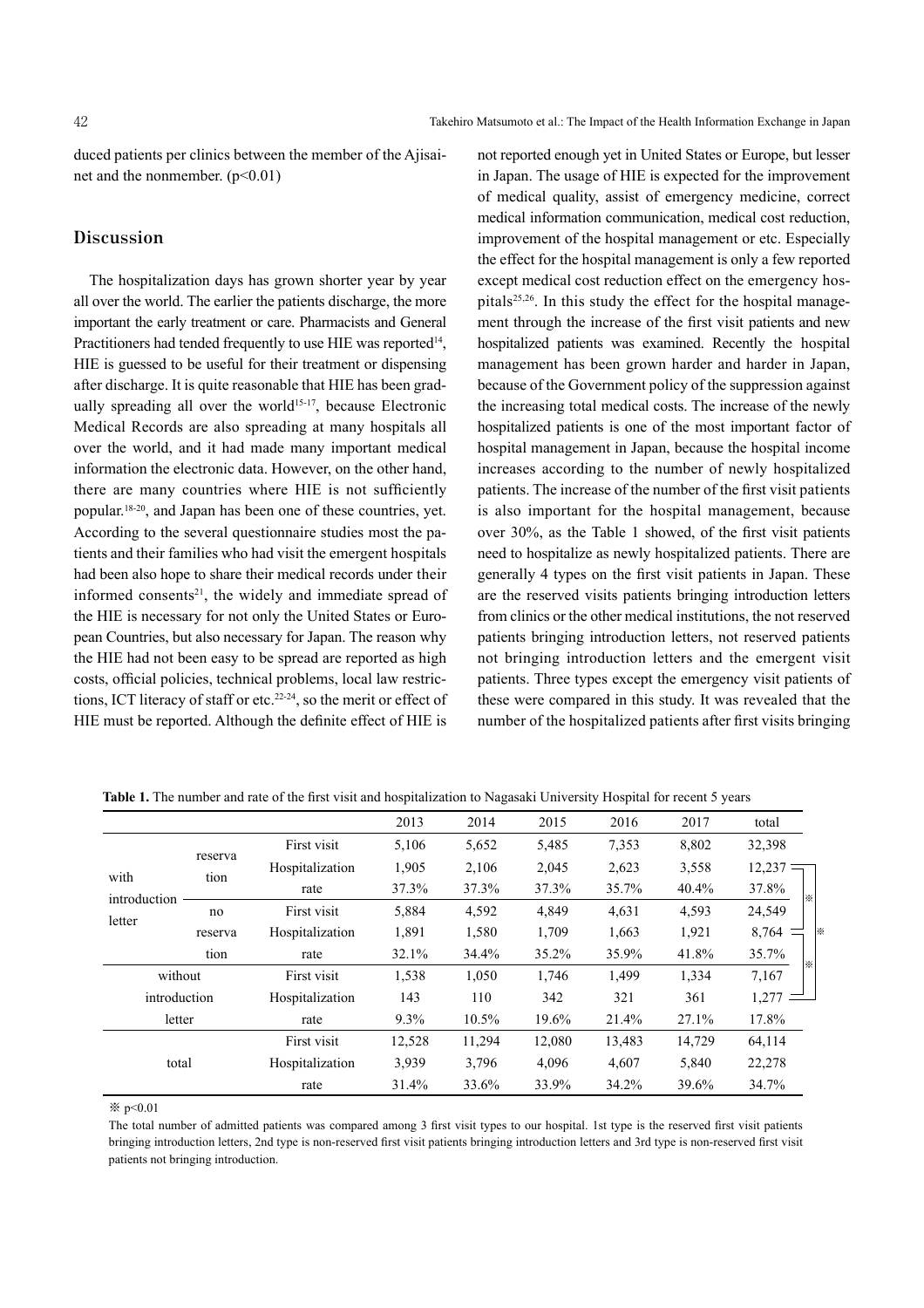Takehiro Matsumoto et al.: The Impact of the Health Information Exchange in Japan 43

|                                |         |                 | All    |   | Ajisai-net<br>simple use | Ajisai-net<br>effective use |
|--------------------------------|---------|-----------------|--------|---|--------------------------|-----------------------------|
| with<br>introduction<br>letter | reserva | first visit     | 32,398 |   | 2,201                    | 1,101                       |
|                                |         | Hospitalization | 12,237 |   | 1,008                    | 440                         |
|                                | tion    | rate            | 37.8%  | ⋇ | 45.8%                    | $40.0\%$                    |
|                                | no      | first visit     | 24,549 |   | 1,050                    | 414                         |
|                                | reserva | Hospitalization | 8,764  |   | 473                      | 184                         |
|                                | tion    | rate            | 35.7%  | ⋇ | ⋇<br>45.0%               | 44.4%                       |
| without                        |         | first visit     | 7,167  |   | 143                      | $\mathbf{0}$                |
| introduction                   |         | Hospitalization | 1,277  |   | 56                       | $\theta$                    |
| letter                         |         | rate            | 17.8%  | ⋇ | 39.2%                    |                             |

**Table 2.** The number and rate of the reserved first visit with and without the Ajisai-net registered for 5 years

※ p<0.01

The total number of admitted patients was compared between the patients who had used the Ajisai-net or not.

**Table 3.** The number of the introduced patients from the member of the Ajisai-net and nonmenber

|                | year                                          | 2013  | 2014  | 2015  | 2016  | 2017  | total      |
|----------------|-----------------------------------------------|-------|-------|-------|-------|-------|------------|
| From the       | the number of the introduced patients         | 3,685 | 3,410 | 3,429 | 3,726 | 4,080 | $18,330 -$ |
| nonmember of   | the number of the clinics                     | 340   | 304   | 318   | 310   | 297   | 415        |
| the Ajisai-net | the number of the introduced patients/clinics |       | 11.2  | 10.8  | 12.0  | 13.7  | ⋇<br>44.2  |
| From the       | the number of the introduced patients         | 1,101 | 1,011 | 1,166 | 1,333 | 1,463 | $6,074 -$  |
| member of the  | the number of the clinics                     |       | 70    | 72    | 75    | 77    | 86         |
| Ajisai-net     | the number of the introduced patients/clinics | 13.8  | 14.4  | 16.2  | 17.8  | 19.0  | 70.6       |
| total          | the number of the introduced patients         | 4,786 | 4,421 | 4,595 | 5,059 | 5,543 | 24,404     |
|                | the number of the clinics                     | 420   | 374   | 390   | 385   | 374   | 501        |
|                | the number of the introduced patients/clinics | 11.4  | 11.8  | 11.8  | 13.1  | 14.8  | 48.7       |

※ p<0.01

The total number of introduced patients who had been introduced from clinics of the member of the Ajisaii-net and from clinics of the non-member of the Ajisaii-net was compared.

introduction letters is more than the patients not bringing introduction letters, and the number of the hospitalized patients after reserved first visits is also more than the patients not reserved first visits in this study. (Table 1) The reason of this result is guessed that the reserved first visit patients are more carefully selected introduction from introducing doctor than not reserved first visit patients. These 3 types of first visits which had registered to the Ajisai-net were investigated to evaluate the effect of the Ajisai-net usage. On the first visit patients bringing introduction letters the number of the hospitalized patients of both the ʻsimple use' and ʻeffective use' of the Ajisai-net is significantly higher than all the first visits. (p<0.01) (Table2) Every patient brought their introduction

letters on the ʻeffective use'. The hospitalized patients of the ʻsimple use' was also significantly higher than all the first visits on the not bringing introduction letters.  $(p<0.01)$  These results indicate that the hospitalized patients after first visits had been more on the registered to Ajisai-net than on the not registered to Ajisai-net. The table 3 shows the number of the introduced patients from the clinics located in Nagasaki City was compared between the clinics had belonged to the Ajisai-net (the member of the Ajisai-net) and the clinics had not belonged. The number of introduced patients clinics was 44.2 from the clinics had not belonged to the Ajisai-net and 70.6 from the clinics had belonged to the Ajisai-net, and the total number of the introduced patients from the clinics